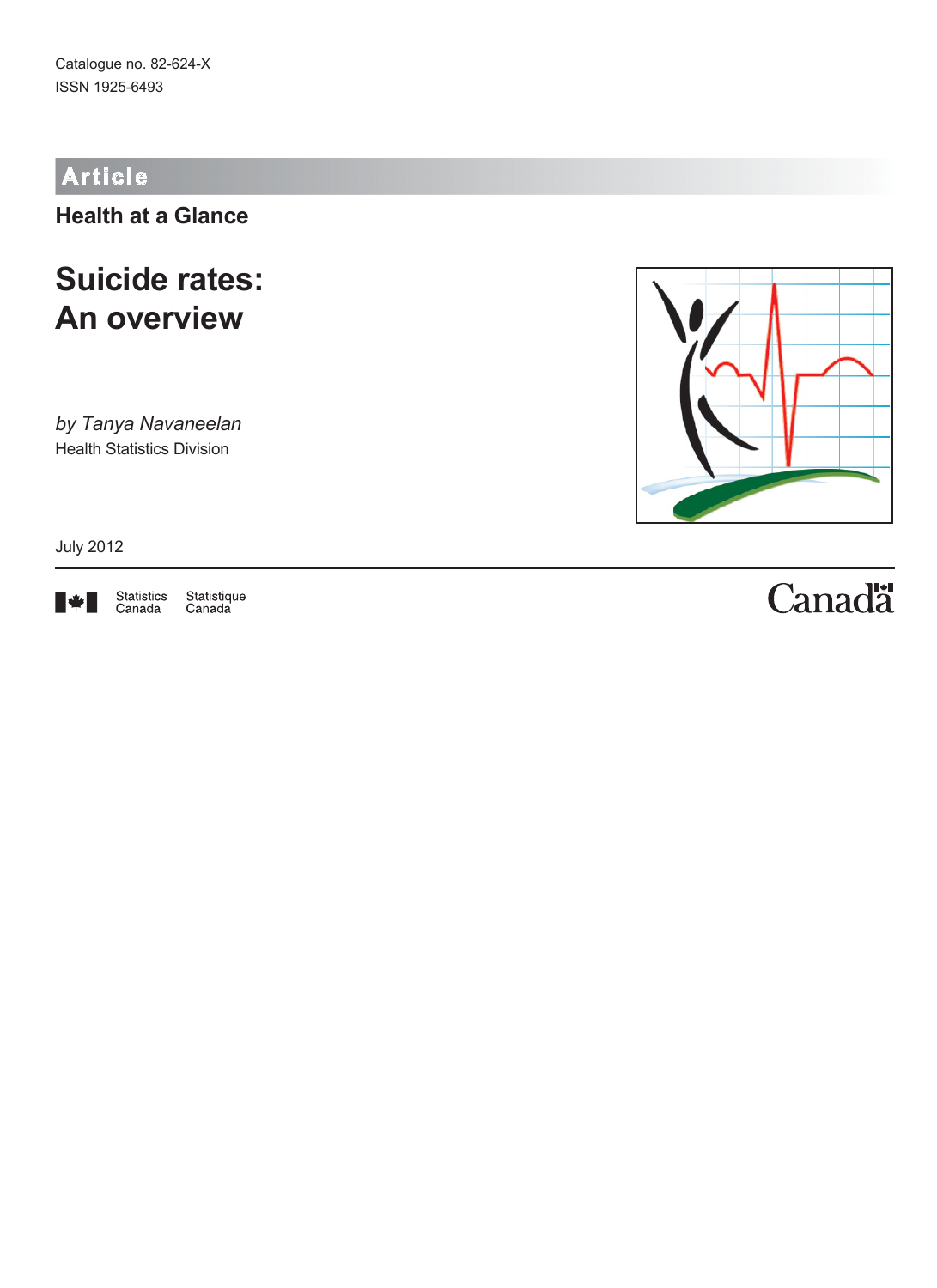### **How to obtain more information**

For information about this product or the wide range of services and data available from Statistics Canada, visit our website, [www.statcan.gc.ca,](http://www.statcan.gc.ca/) email us at [infostats@statcan.gc.ca](mailto:infostats%40statcan.gc.ca?subject=), or telephone us, Monday to Friday from 8:30 a.m. to 4:30 p.m., at the following numbers:

### **Statistics Canada's National Contact Centre**

| Toll-free telephone (Canada and United States):             |                |
|-------------------------------------------------------------|----------------|
| Inquiries line                                              | 1-800-263-1136 |
| National telecommunications device for the hearing impaired | 1-800-363-7629 |
| Fax line                                                    | 1-877-287-4369 |
| Local or international calls:                               |                |
| Inquiries line                                              | 1-613-951-8116 |
| Fax line                                                    | 1-613-951-0581 |
| <b>Depository Services Program</b>                          |                |
| Inquiries line                                              | 1-800-635-7943 |
| Fax line                                                    | 1-800-565-7757 |

### **To access this product**

This product, Catalogue no. 82-624-X, is available free in electronic format. To obtain a single issue, visit our website, www.statcan.gc.ca, and browse by "Key resource" > "Publications."

### **Standards of service to the public**

Statistics Canada is committed to serving its clients in a prompt, reliable and courteous manner. To this end, Statistics Canada has developed standards of service that its employees observe. To obtain a copy of these service standards, please contact Statistics Canada toll-free at 1-800-263-1136. The service standards are also published on [www.statcan.gc.ca](http://www.statcan.gc.ca/) under "About us" > "The agency" > "Providing services to Canadians."

Published by authority of the Minister responsible for Statistics Canada

© Minister of Industry, 2012

All rights reserved. Use of this publication is governed by the Statistics Canada Open Licence Agreement ([http://www.](http://www.statcan.gc.ca/reference/copyright-droit-auteur-eng.htm) [statcan.gc.ca/reference/copyright-droit-auteur-eng.htm](http://www.statcan.gc.ca/reference/copyright-droit-auteur-eng.htm)).

Cette publication est aussi disponible en français.

### **Note of appreciation**

Canada owes the success of its statistical system to a long-standing partnership between Statistics Canada, the citizens of Canada, its businesses, governments and other institutions. Accurate and timely statistical information could not be produced without their continued co-operation and goodwill.

### **Standard symbols**

The following symbols are used in Statistics Canada publications:

- . not available for any reference period
- .. not available for a specific reference period
- ... not applicable
- 0 true zero or a value rounded to zero
- $0<sup>s</sup>$  value rounded to 0 (zero) where there is a meaningful distinction between true zero and the value that was rounded
- <sup>p</sup> preliminary
- revised
- x suppressed to meet the confidentiality requirements of the *Statistics Act*
- $E$  use with caution<br>F too unreliable to
- too unreliable to be published
- significantly different from reference category ( $p < 0.05$ )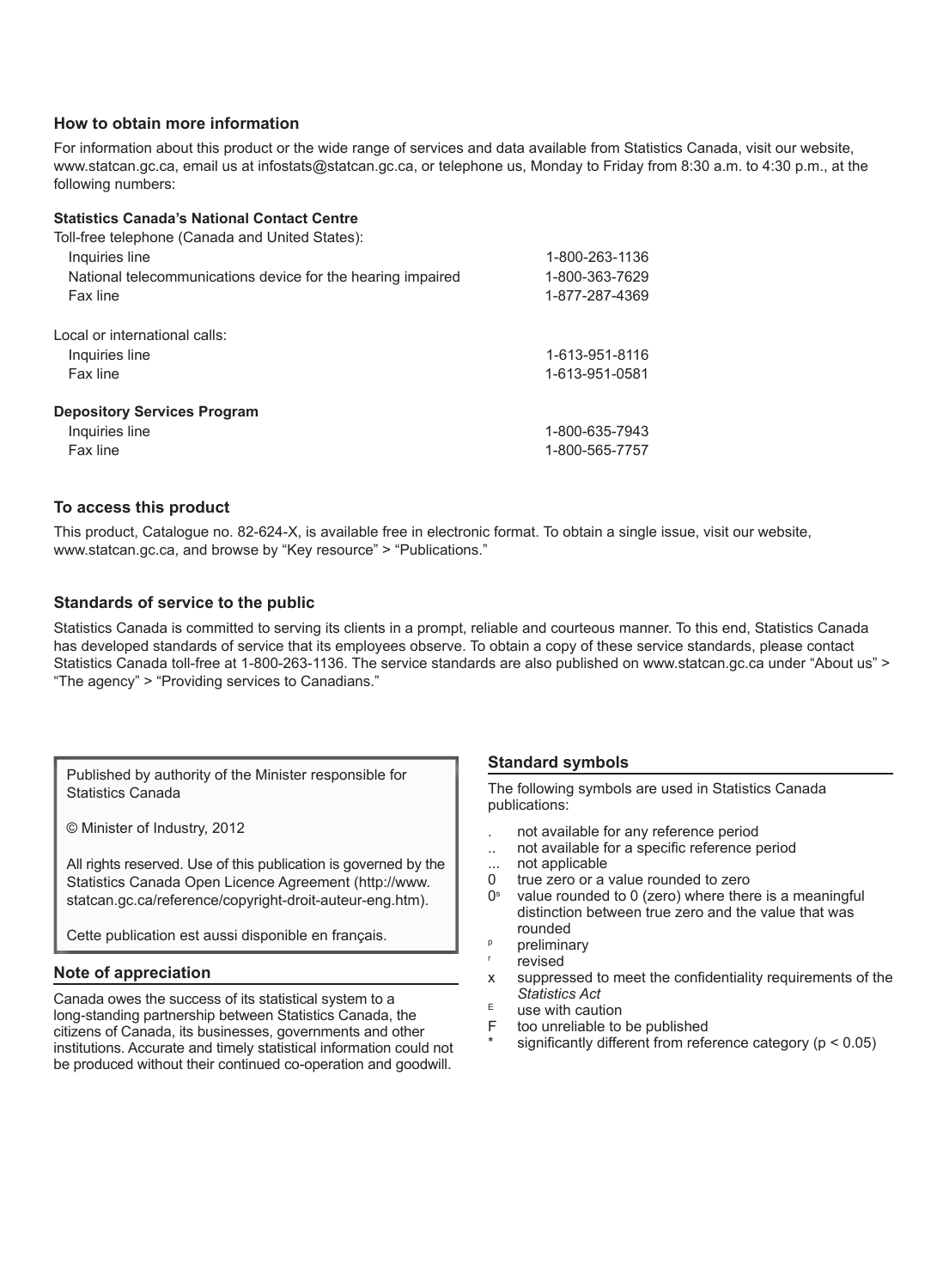

## *By Tanya Navaneelan*

# **Highlights**

- In 2009 there were 3,890 suicides in Canada, a rate of 11.5 per 100,000 people.
- The suicide rate for males was three times higher than the rate for females (17.9% versus 5.3% per 100,000).
- Although suicide deaths affect almost all age groups, those aged 40 to 59 had the highest rates.
- Married people had a lower suicide rate than those who were single, divorced or widowed.

Suicide is a major cause of premature and preventable death. It is estimated that, in 2009 alone, there were about 100,000 years of potential life lost to Canadians under the age of 75 as a result of suicides.

Research shows that mental illness is the most important risk factor for suicide; and that more than 90% of people who commit suicide have a mental or addictive disorder.<sup>1, 2</sup> Depression is the most common illness among those who die from suicide, with approximately 60% suffering from this condition.<sup>3, 4</sup> No single determinant, including mental illness, is enough on its own to cause a suicide. Rather, suicide typically results from the interaction of many factors, for example: mental illness,<br>marital breakdown, financial hardship, marital breakdown, financial hardship, deteriorating physical health, a major loss, or a lack of social support.<sup>5</sup>

This article presents the latest statistics on suicide,6 looking primarily at trends and variations by sex, age and marital status. The main source of data is the **Canadian Vital Statistics Death Database**. 7

The **Canadian Vital Statistics Death Database** collects demographic and cause of death information annually from all provincial and territorial vital statistics registries on all deaths in Canada.20 Suicide data from this source are somewhat under-reported due to the difficult nature of classifying suicide and the time lag in determining this as the cause of death, which may vary from year to year and from one region to another.  $17, 18, 19, 21$ 

# **Males commit suicide at a higher rate than females**

In 2009, there were approximately 238,000 deaths in Canada, of which 3,890 were attributed to suicides. This resulted in a suicide rate of 11.5 deaths per 100,000 people. During that year, a total of 2,989 males committed suicide (17.9 deaths per 100,000) compared to 901 females (5.3 deaths per 100,000). As these data show, males were three times more likely to commit suicide than females.

The much higher rate of male suicide is a longterm pattern in Canada. At all points in time over the past 60 years, males have had higher rates of suicide than females (Chart 1).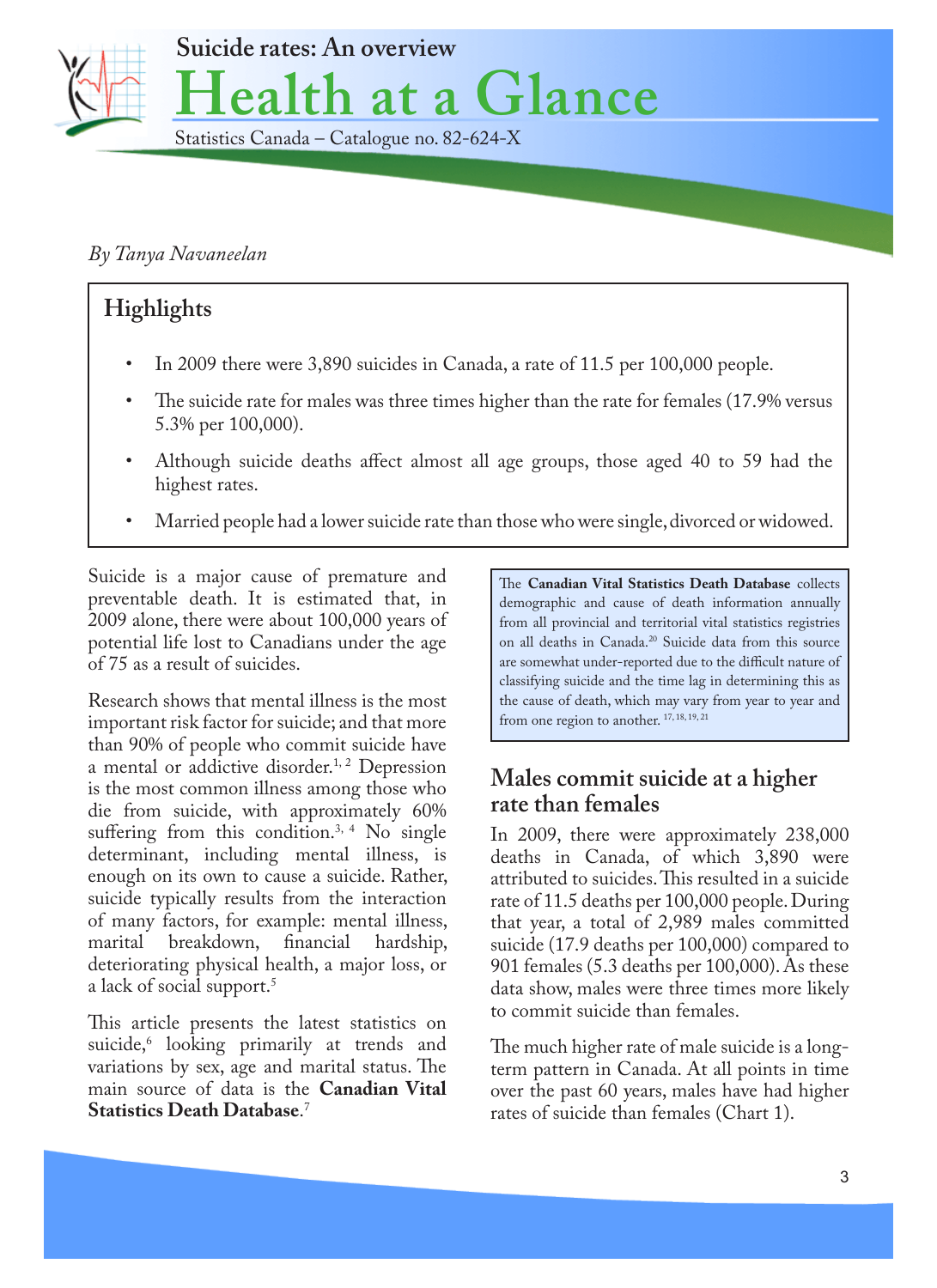## **Chart 1 Age-standardized suicide rate, per 100,000, by sex, Canada, 1950-2009**



**Sources**: Statistics Canada, *Canadian Vital Statistics Death Database*; Statistics Canada CANSIM, table 051-0001—*Estimates of population, by age group and sex for July 1, Canada, provinces and territories.*

For both sexes, suicide rates remained fairly stable in the 1950s then steadily rose between the 1960s and 1980s where it peaked in 1983 at 15.1 per 100,000 (age-standardized rates).8 Since then, rates have dropped to 10.7 deaths per 100,000 in 2009. While male suicide rates have been generally decreasing since 1999, female rates appear to have stabilized.

Deaths by suicide, it should be noted, reflect only a small percentage of suicide attempts. It is estimated that for every completed suicide there are as many as 20 attempts.<sup>9</sup> Although males are more likely to die from suicide, females are three to four times more likely to attempt it.<sup>10, 11</sup> Furthermore, females are hospitalized for attempted suicide 1.5 times more frequently than males. $^{12}$ 

This discrepancy may be due to the fact that females tend to use less fatal methods,<sup>5</sup> such as poisoning—the most common cause of selfharm hospital admissions—whereas males tend to use more violent methods such as hanging and firearms (Chart 2).<sup>12</sup>

# **Methods of suicide vary by sex and age**

Over the past ten years, the most common method of suicide in Canada has been hanging (44%), which includes strangulation and suffocation; followed by poisoning (25%) and firearm use (16%).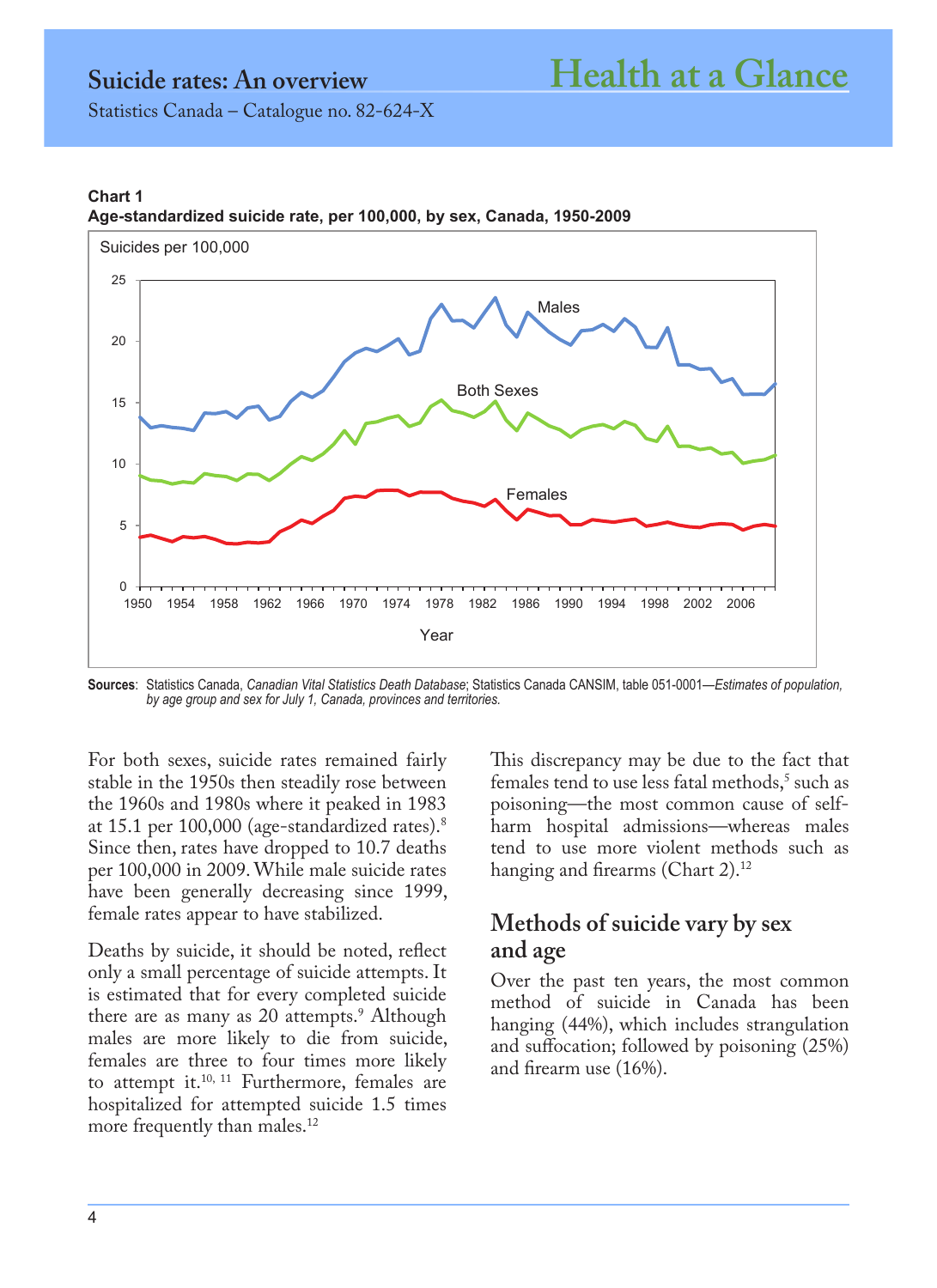# **Suicide rates: An overview Health at a Glance**

Statistics Canada – Catalogue no. 82-624-X

## **Chart 2**

**Percentage distribution of method used in suicide, by sex, Canada, 2000-2009 (ten year average)**



**Source**: Statistics Canada, *Canadian Vital Statistics Death Database.*

## **Chart 3**

**Percentage distribution of method used in suicide, by age group, Canada, 2000-2009 (ten year average)** 



**Source**: Statistics Canada, *Canadian Vital Statistics Death Database.*

Males were most likely to commit suicide by hanging (46%) while females most often died by poisoning (42%) (Chart 2). Males (20%) were far more likely to use firearms than females (3%).

Even though hanging has been the most common method of suicide, it declined with age; 55% of 15 to 39 year-olds died as a result of hanging, compared with 30% of those aged 60 and older. The percentage of suicides involving a firearm, on the other hand, increased with age; 12% of 15 to 39 used a firearm, compared with 26% of those aged 60 and older (Chart 3).

Variability in the method also increased with age. While most young people (15 to 39 years old) committed suicide by hanging, there was greater variability in the method of those aged 40 and older.

# **The highest rates of suicide occur during mid-life**

When suicide deaths are examined across age groups, persons aged 40 to 59 have the highest rates (Chart 4). Forty-five percent of all suicides in 2009 (1,769 out of a total of 3,890) were in this age group, compared with 35% for those aged 15 to 39, and 19% for those 60 and over. This has been a persistent trend in Canada, yet contrasts with suicide trends in many other countries where the rate of suicide tends to increase with age.<sup>2,9</sup>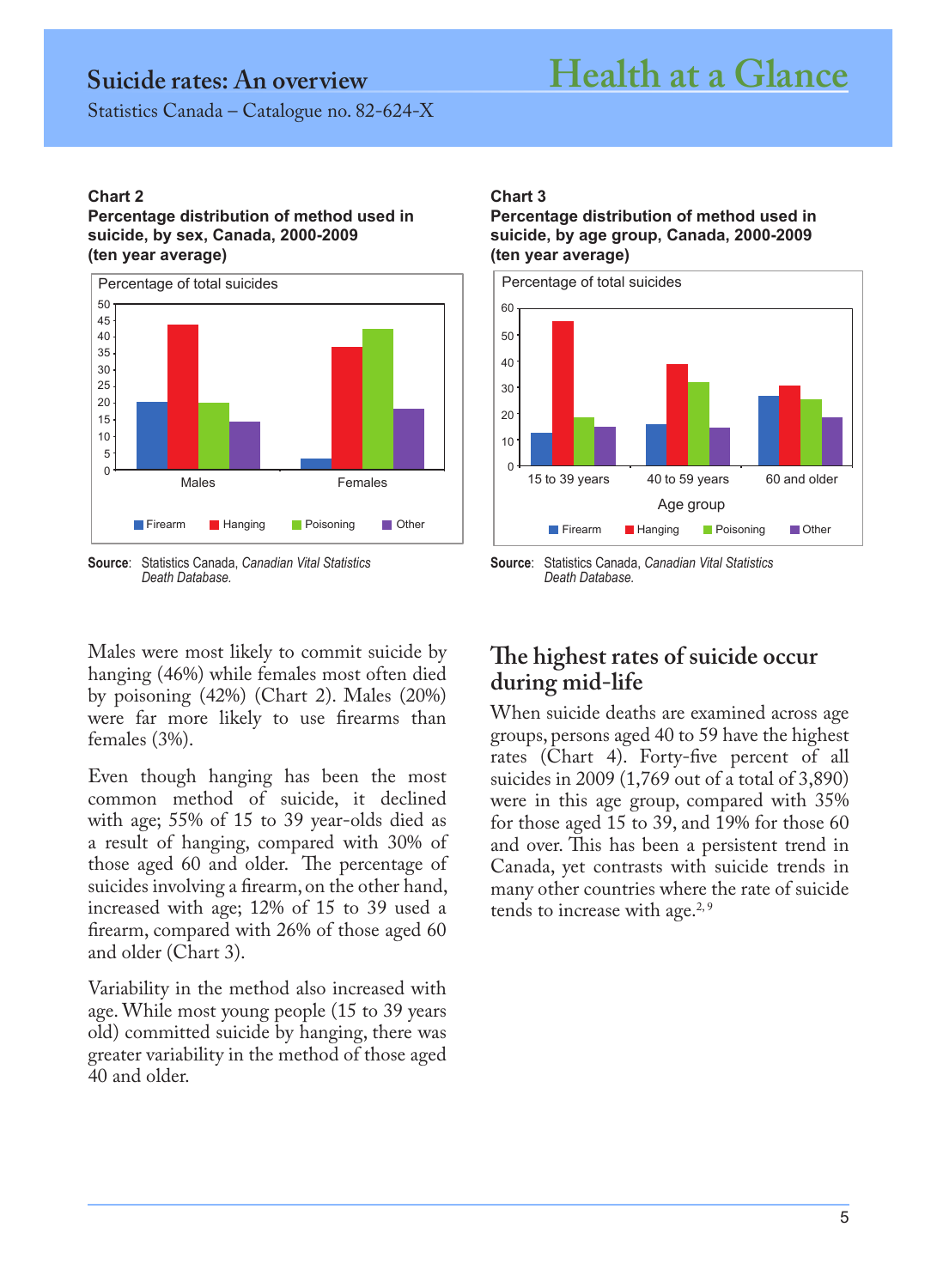### **Chart 4 Suicides per 100,000, by age group and sex, Canada, 2009**



**Sources**: Statistics Canada, *Canadian Vital Statistics Death Database*; Statistics Canada, CANSIM, table 051-0001—*Estimates of population, by age group and sex for July 1, Canada, provinces and territories.*

## **Suicide is a leading cause of death in young people**

Suicide is one of the leading causes of death for people of all ages. In 2009, it ranked as the ninth leading cause of death in Canada. Among those aged 15 to 34, suicide was the second leading cause of death, preceded only by accidents (unintentional injuries).

Because they do not generally die from natural causes, suicide represents a relatively large percentage of all deaths for younger age groups (15 to 34). After the age of 35, suicides as a proportion of all deaths start to decline as other causes become more common (Chart 5).





**Source:** Statistics Canada, *Canadian Vital Statistics Death Database.*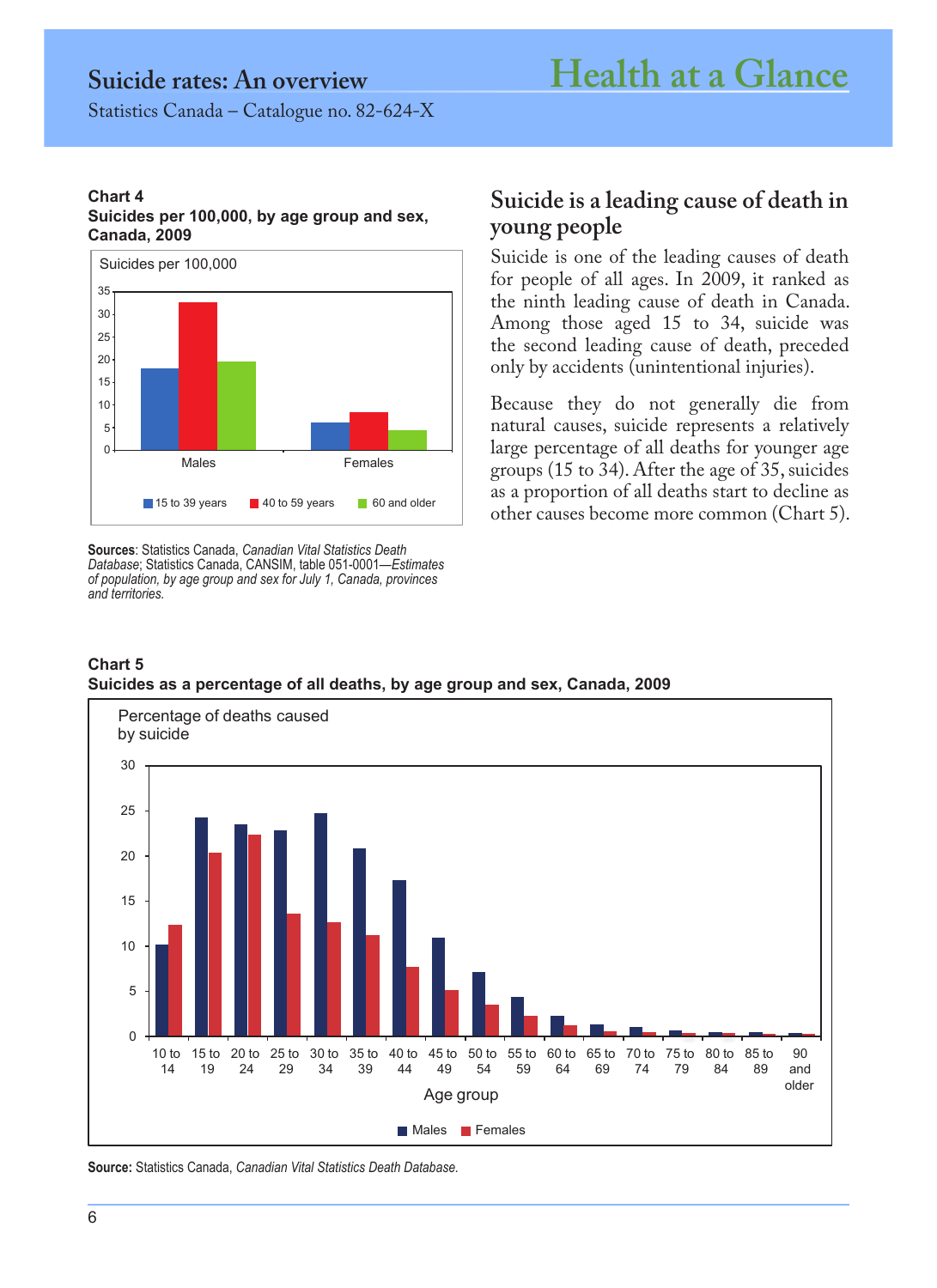In 2009, 202 individuals aged 15 to 19 committed suicide. This represented almost a quarter (23%) of all deaths in this age group, up from 9% in 1974. The relatively higher proportion of suicide deaths for this age group is due to the decline in overall mortality rates, a trend driven mainly by declines in accidental

deaths which continue to be the leading cause of death for 15 to 19 year olds. Despite the progress in reducing deaths from accidents, however, suicide rates for this age group did not change significantly during this period (Chart 6).





**Sources**: Statistics Canada, *Canadian Vital Statistics Death Database*; Statistics Canada, CANSIM, table 051-0001—*Estimates of population, by age group and sex for July 1, Canada, provinces and territories.*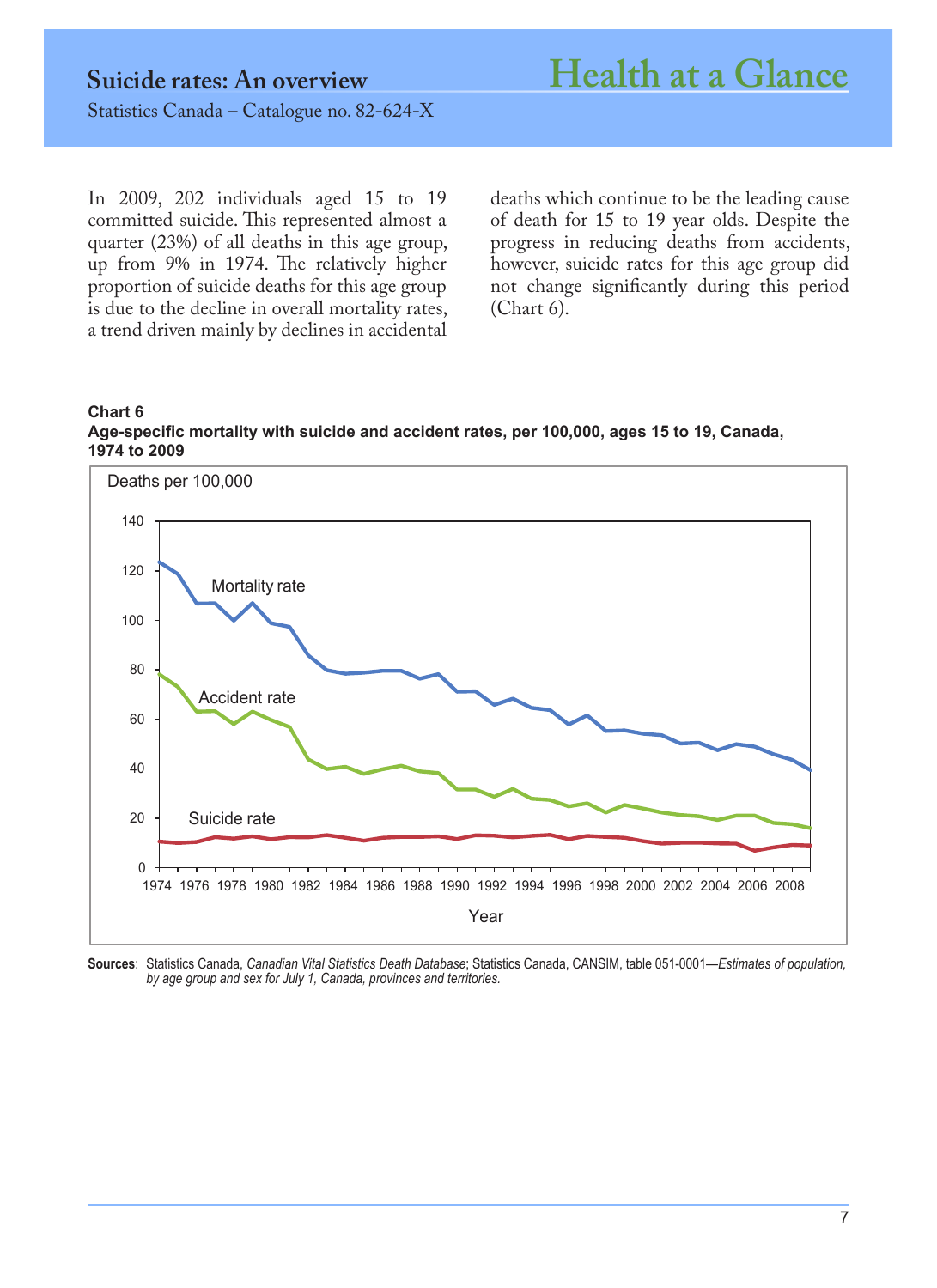## **Married people are the least likely to commit suicide**

For both men and women, married people were the least likely group to commit suicide. Single (never married) people were the most likely, at a rate 3.3 times higher, followed by widowed and divorced (Chart 7). Single men were much more likely to die from suicide than those who were married. Among women, widows had highest rates of suicide. The social support and companionship provided by marriage may be important conditions that help decrease the probability of suicide.<sup>13</sup>

The differences according to marital status may partially account for the higher rate of suicide amongst people aged 40 to 59 as people transition from married to divorced and widowed. While marriage provides a protective effect across all age groups, suicide rates among the divorced and widowed are particularly high for those aged 40 to 59 years. Divorced people in this age group have a suicide rate 1.7 times higher than divorced people of other ages.

Widowhood also appears to have a greater effect on the middle-aged; the suicide rate in the widowed aged 40 to 59 years is 2.1 times higher than for the widowed 60 and over. Finally, single people 40 to 59 have double the suicide rates compared to singles of other ages.



**Chart 7 Age-standardized suicide rates, by marital status and sex, 2007**

**Sources**: Statistics Canada, *Canadian Vital Statistics Death Database*; Statistics Canada, CANSIM, table 051-0010—*Estimates of population, by marital status, age group and sex for July 1, Canada, provinces and territories, annual (persons).*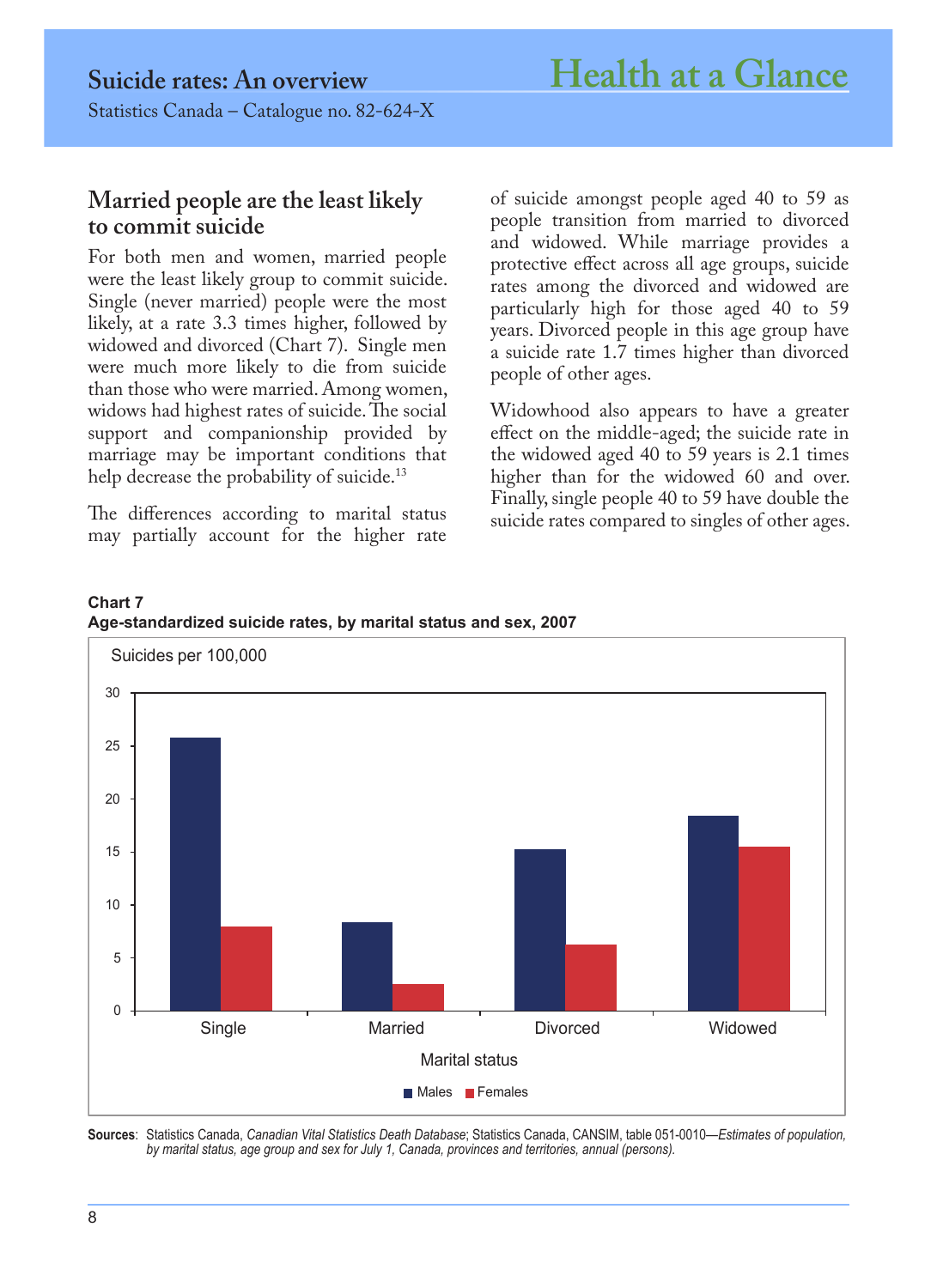Previous research has found an association between the break-up of a marriage (or cohabiting relationship) and increased risk of depression, the most common mental health disorder amongst people who commit suicide.<sup>14</sup> Given the relationship between marital breakdown and depression, and the association between depression and suicide, suicide rates were plotted with the divorce rates for the period 1950-2008.

The trend lines show a similar pattern (Chart 8). This finding is consistent with other studies which have found correlations between suicide and divorce in Canada.<sup>15, 16</sup>





**Note:** These data have not been age-standardized.

**Sources**: Statistics Canada, *Canadian Vital Statistics Death Database*; Statistics Canada, Canadian Vital Statistics Divorces Database; Statistics Canada, CANSIM, table 051-0001—*Estimates of population, by age group and sex for July 1, Canada, provinces and territories.*

During the 1950s, divorce and suicide rates were fairly stable, but both began to rise during the 1960s. In 1968, Parliament passed the *Divorce Act* which established a federal-level divorce law. In the following year the divorce rate increased by 128%, and as Chart 8 shows, suicide rates moved in the same direction. In 1986 the *Divorce Act* was amended, reducing waiting times from three years of separation to one. This resulted in 1987 having the highest rate of divorce in Canadian history. This increase in divorces was paralleled by an increase in suicide rates. After the 1987 spike in the divorce rate, both divorce and suicide rates have seen a similar decline.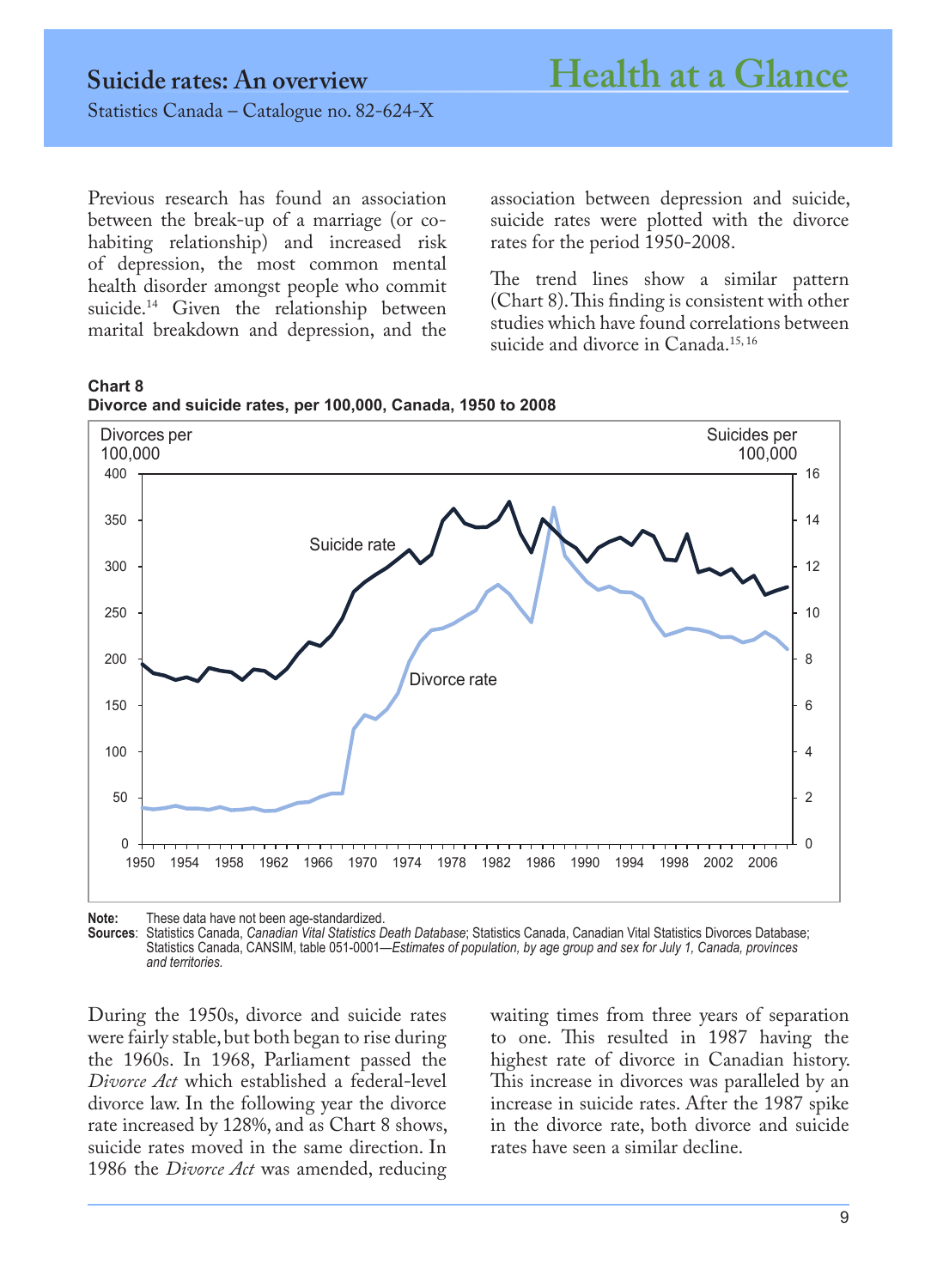## **Summary**

Using vital statistics to explore different aspects of suicide in Canada has shown that males are far more likely to commit suicide than females. When suicides by age group were examined, they indicated that the highest suicide rates for both sexes affected those aged 40 to 59. However, suicide ranks second as a leading cause of death for people aged 15 to 34. Looking at suicide deaths by marital status revealed significantly lower rates for married people, and there is a compelling parallel between historical trends for suicide and divorce. This finding would benefit from further research.



Tanya Navaneelan is an analyst with the Health Statistics Division.

The author wishes to acknowledge Shiang Ying Dai, Teresa Janz, Bob Kingsley, Brenda Wannell and Patricia Wood for their contributions.

# **References**

- 1. Weir E. Suicide: The hidden epidemic. *Canadian Medical Association Journal*. 2001;165(5):634.
- 2. Moscicki EK. Epidemiology of completed and attempted suicide: Toward a framework for prevention. *Clinical Neuroscience Research*. 2001;1:310-23.
- 3. Cavanagh JT, Carson AJ, Sharpe M. Psychological autopsy studies of suicide: A systematic review. *Psychological Medicine*. 2003;33:395-405.
- 4. Lesage AD, Boyer R, Grunberg F. Suicide and mental disorders: a case-control study of young men. *Americal Journal of Psychiatry*. 1994;151:1063-8.
- 5. Health Canada. Suicide in Canada: Update of the report of the task force on suicide in Canada. 1994.
- 6. Suicide (intentional self-harm) was defined according to the World Health Organization "International Statistical Classification of Diseases and Related Health Problems (ICD). Suicide cases were defined as deaths in which cause of death was classified as one of the following (depending on ICD revision used at time of death): X60-X84, Y87.0 (ICD-10); E950-959 (ICD-9); E950-E959 (ICDA-8).
- 7. For all data sources, the most recent available data is used.
- 8. Age-standardizing removes the effect of changes in the age-structure of a population by presenting the rates as they would occur if the age structure matched that of a reference population (and therefore remained the same over time). This article uses the structure of Canada's 1991 census as its reference population.
- 9. World Health Organization. Suicide Prevention (SUPRE). Available at: [www.who.it/mental\\_](file:///C:\Users\fergmag\AppData\Local\Microsoft\Windows\Temporary%20Internet%20Files\Content.Outlook\9T26YJFZ\www.who.it\mental_health\prevention\suicide\suicideprevent\en) [health/prevention/suicide/suicideprevent/en](file:///C:\Users\fergmag\AppData\Local\Microsoft\Windows\Temporary%20Internet%20Files\Content.Outlook\9T26YJFZ\www.who.it\mental_health\prevention\suicide\suicideprevent\en). Accessed May 15, 2012.
- 10. Mustard CA, Bielecky A, Etches J. Suicide mortality by occupation in Canada, 1991-2001. *Canadian Journal of Psychiatry*. 2010;55(6):369-76.
- 11. Langlois S, Morrison P. Suicide deaths and suicide attempts. *Health Reports*. 2002;13(2):9-21.
- 12. Canadian Insitiute for Health Information. *Health Indicators* 2011. Ottawa, ON: CIHI; 2011.
- 13. Kposowa AJ. Marital status and suicide in the National Longitudinal Mortality Study. *Journal of Epidemiology and Community Health*. 2000;54:254-61.
- 14. Rotermann M. Marital breakdown and subsequent depression. *Health Reports*. 2007;18(2):33-42.
- 15. Leenaars AA, Lester D. Domestic integration and suicide in the provinces of Canada. *Crisis*. 1999;20(2):59-63.
- 16. Travato F. A longitudinal analysis of divorce and suicide in Canada. *Journal of Marriage and the Family*. 1987;49:193-203.